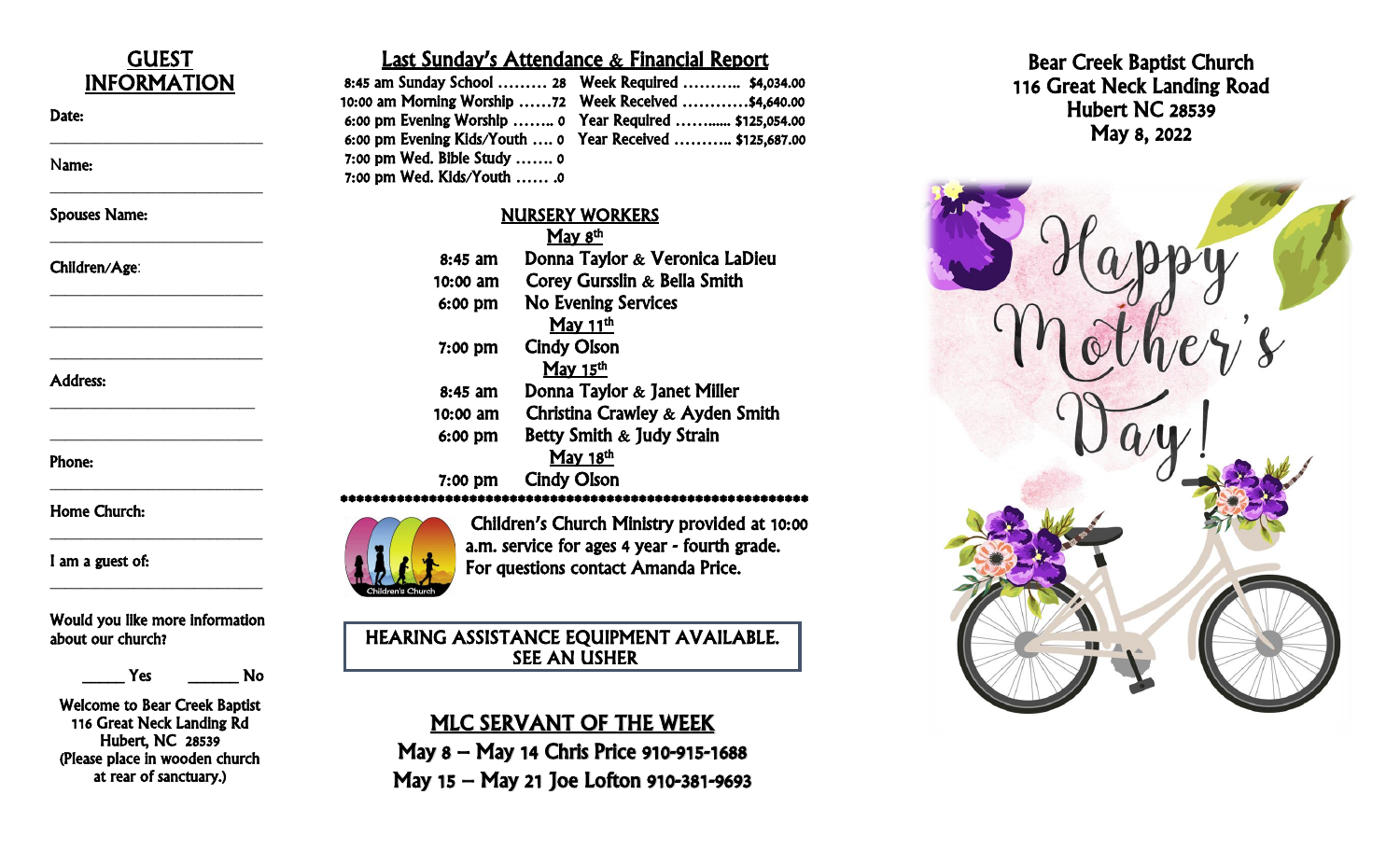# Bear Creek Baptist Church 10:00 am

Prelude…..………………………………………………...

Call to Worship……… "Only By Grace" …………. Choir

Song ……… "Your Grace is Enough" ………... Overhead

Announcements/Prayer………………………... Chris Price

Song/Offerings …… "Bring Them In"…………………708

Special Music ……… "A Christian Home" ………... Choir

Message ……… "A Woman's Faith" …. Pastor Sandy Bain

Scripture ………………… "Mark 7:24-30 ……………………

Invitation Song……. "I Surrender All" ……………… 486

Benediction……………………………………. Chris Price

Postlude…………………………………………………...



### **CURRENT REQUESTS ONGOING NEEDS**

Ronnie Carter 1.B. Cannon Gloria Collins Don Collins Martha Evans\* Phil Crawley Montana Malone Debbie Humphrey<br> **Ricky Morton**\* Dave McCausley Eugene Poumgarthen\*<br>Phillip Reid\* **Phillip Reid\*** Robert & Sally Parker<br>
Sandra Riggs Reith & Connie Richa Cristina Sweigart

Brooke Kilpatrick Cleto & Kathy Martinez Gonzalez Dave McCausley<br>Kelly Maxwell\* Keith  $&$  Connie Richardson<br>Mike Toms Scott Cody Whaley Camron Yopp

> MILITARY DEPLOYED Ayden Haskell

HOSPITAL NURSING HOME/REHAB **Shirley Gillette** 

Phyllis Young

#### SENIOR ADULT/SHUT- IN

Daisy Burns Darwin Chivers

Sarah Bancroft Jack & Lu Bauer Linzey Bell Judy Goad Milton/Cathy Kale Abe Lincoln Linda Matthews Janice Morton Gail Weir

Names will remain on the Prayer List for one month unless resubmitted. \*Indicates newly added to the list.

# **PRAYER REQUESTS**

 **DATE**: \_\_\_\_\_\_\_\_\_\_\_\_\_\_\_\_\_\_\_\_\_\_\_\_  **NAME:** \_\_\_\_\_\_\_\_\_\_\_\_\_\_\_\_\_\_\_\_\_\_\_\_  **NEED:** \_\_\_\_\_\_\_\_\_\_\_\_\_\_\_\_\_\_\_\_\_\_\_\_  $\overline{\phantom{a}}$  , which is a set of the set of the set of the set of the set of the set of the set of the set of the set of the set of the set of the set of the set of the set of the set of the set of the set of the set of th  **NAME:** \_\_\_\_\_\_\_\_\_\_\_\_\_\_\_\_\_\_\_\_\_\_\_\_  **NEED:** \_\_\_\_\_\_\_\_\_\_\_\_\_\_\_\_\_\_\_\_\_\_\_\_ \_\_\_\_\_\_\_\_\_\_\_\_\_\_\_\_\_\_\_\_\_\_\_\_\_\_\_\_\_\_\_ **NAME:**  $\blacksquare$  **NEED:** \_\_\_\_\_\_\_\_\_\_\_\_\_\_\_\_\_\_\_\_\_\_\_ \_\_\_\_\_\_\_\_\_\_\_\_\_\_\_\_\_\_\_\_\_\_\_\_\_\_\_\_\_\_\_  **Prayer requested by:**  $\frac{1}{2}$  ,  $\frac{1}{2}$  ,  $\frac{1}{2}$  ,  $\frac{1}{2}$  ,  $\frac{1}{2}$  ,  $\frac{1}{2}$  ,  $\frac{1}{2}$  ,  $\frac{1}{2}$  ,  $\frac{1}{2}$  ,  $\frac{1}{2}$  ,  $\frac{1}{2}$  ,  $\frac{1}{2}$  ,  $\frac{1}{2}$  ,  $\frac{1}{2}$  ,  $\frac{1}{2}$  ,  $\frac{1}{2}$  ,  $\frac{1}{2}$  ,  $\frac{1}{2}$  ,  $\frac{1$  **(Please give contact information.) Would you like your request listed on the bulletin Prayer List? \_\_\_\_\_ Yes \_\_\_\_\_ No Anyone wishing to place a name on the Prayer Chain during the week should contact the church at 910-326-5338 or email [bcbc@bizec.rr.com](mailto:bcbc@bizec.rr.com) .**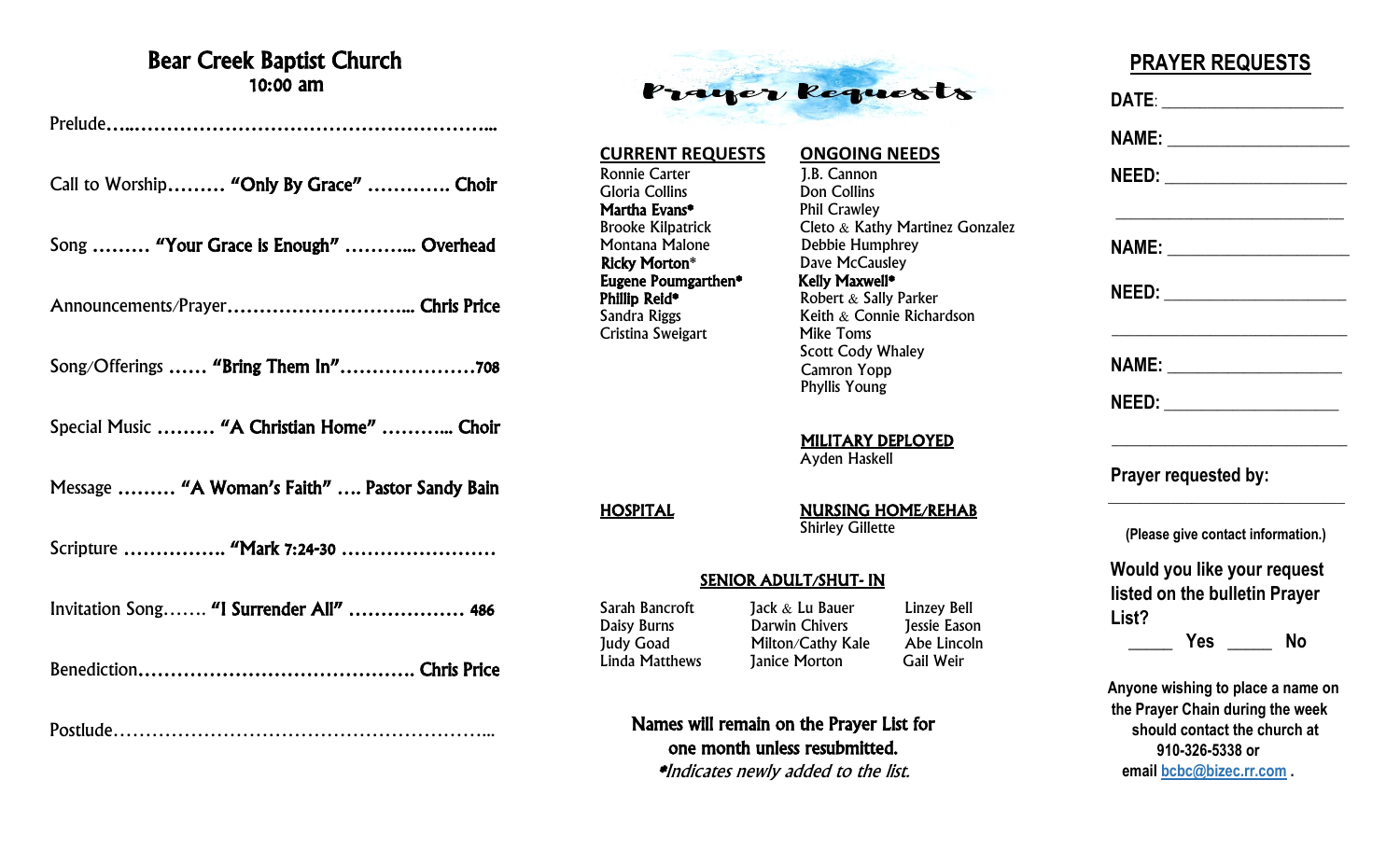# Ministry Highlights & Announcements



**Welcome to today's guests. We pray your Spirit is lifted as you worship with us today at Bear Creek Baptist Church.**



**If you have not purchased your tickets for the Youth Spaghetti Dinner & Dessert Auction, please so today. See Kelsey Gursslin or Chris Price or any of the Youth you get your ticket today. See today's bulletin insert for details.** 



**See the flyer in today's bulletin regarding the event to be held at Humphrey Farm on May 21st .**





<u>Sunday, May 8<sup>th</sup></u> 8:45 am Sunday School 6:30 pm Praise Team 10:00 am Morning Worship 6:30 pm MLC Meeting 11:15 am No Choir Practice **Wednesday, May 11<sup>th</sup>** 6:00 pm No Evening Services 7:00 pm Bible Study/Prayer 6:00 pm No Evening Services Monday, May 9th

10:00 am Monday Prayer Thursday, May 12th 6:30 pm Pastor Search 6:30 pm Praise Team

### Tuesday, May 10<sup>th</sup>

Wednesday, May 11th

7:00 pm Youth & Kids

 7:00 pm Building & Grounds Friday, May 14th 5:00 pm Spaghetti Dinner & Dessert Auction

**\*\*\*\*\*\*\*\*\*\*\*\*\*\*\*\*\*\*\*\*\*\*\*\*\*\*\*\*\*\*\*\*\*\*\*\*\*\*\*\*\*\*\***



Bob Haskell May 14